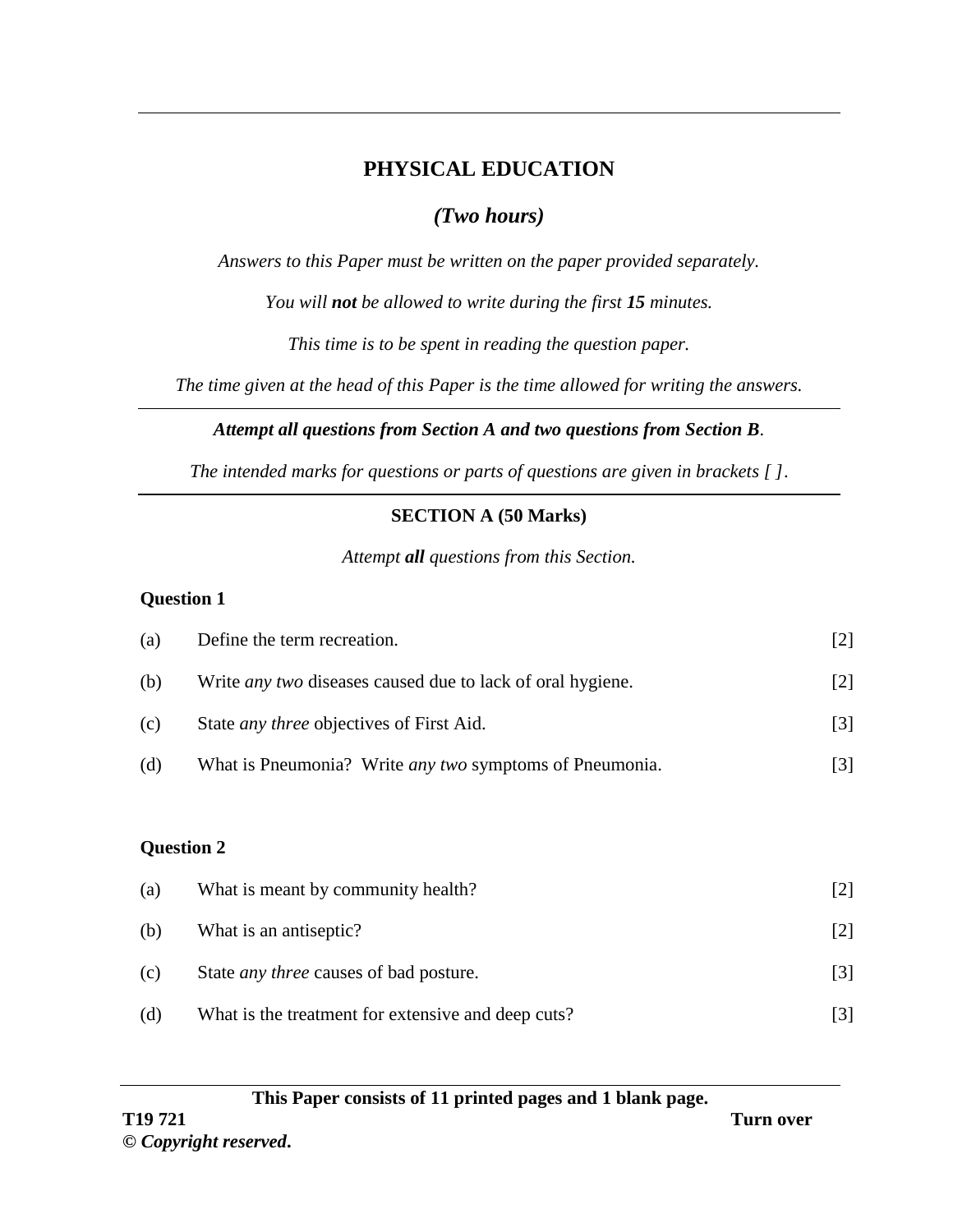## **Question 3**

| (a) | Write the full form of AIDS and HIV.              |  |
|-----|---------------------------------------------------|--|
| (b) | What do you mean by personal health?              |  |
| (c) | State <i>any three</i> causes of a sprain injury. |  |
| (d) | State any three harmful effects of drug abuse.    |  |

## **Question 4**

| (a) | What is Arthritis?                                                        |                   |
|-----|---------------------------------------------------------------------------|-------------------|
| (b) | State <i>any two</i> preventive measures to protect our sense of hearing. | $\lceil 2 \rceil$ |
| (c) | Define Insomnia. State <i>any two</i> symptoms of Insomnia.               | $\lceil 3 \rceil$ |
| (d) | What is an Infectious disease? Give two examples.                         | $\lceil 3 \rceil$ |

### **Question 5**

| (a) | Name any two diseases spread by Protozoa.                                           |     |
|-----|-------------------------------------------------------------------------------------|-----|
| (b) | Write the full form of BMI and WHO.                                                 | 121 |
| (c) | State <i>any three</i> steps to be taken to prevent obesity.                        | 3   |
| (d) | Mention <i>any three</i> precautions to be taken while using electrical appliances. |     |

#### **SECTION B (50 Marks)**

*Attempt two questions from this Section.*

*You must attempt one question on each of the two games of your choice.*

### **CRICKET**

| (a) Explain the following terms in Cricket: |  |
|---------------------------------------------|--|
|                                             |  |

- (i) An over
- (ii) A wide ball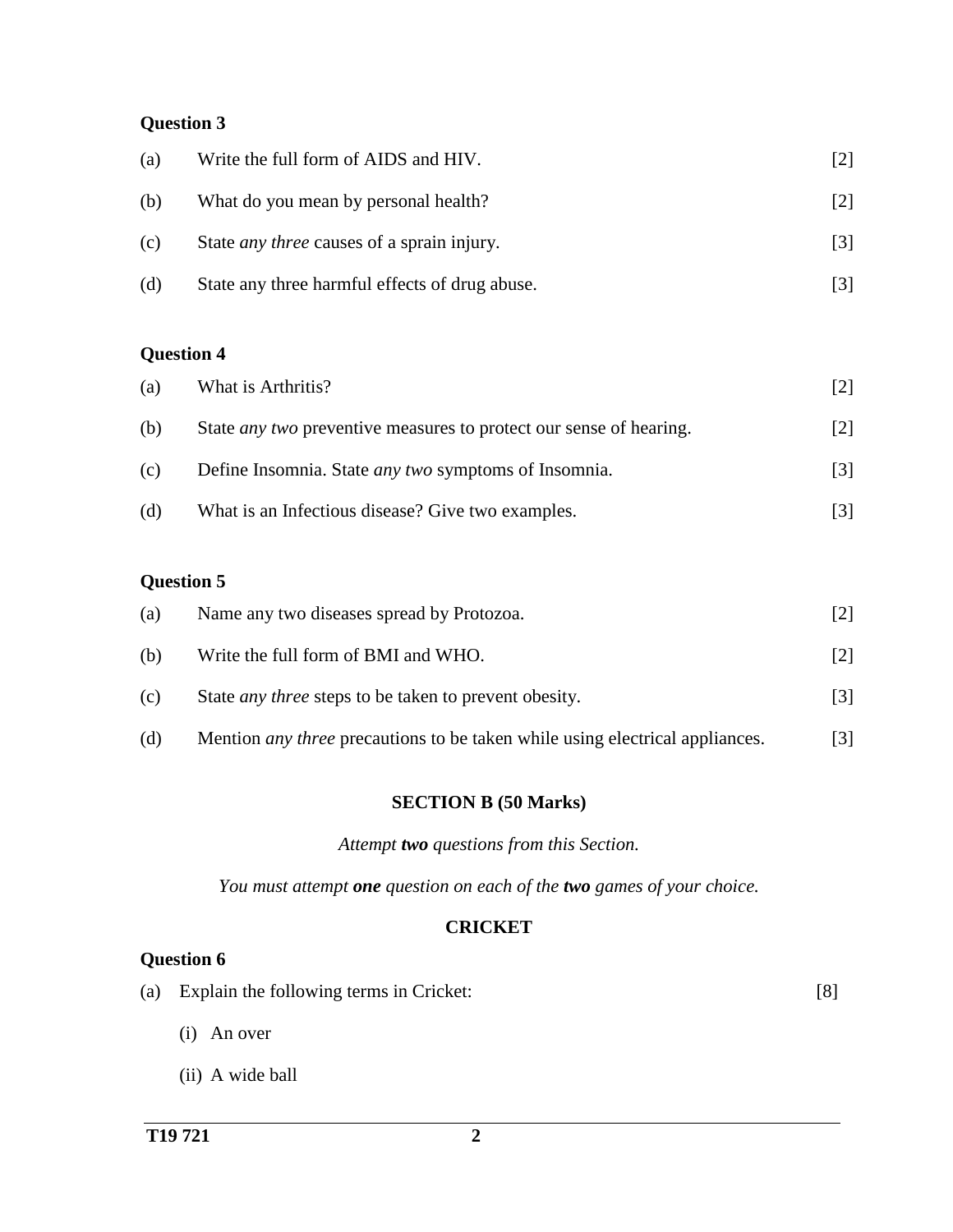- (iii) An appeal
- (iv) A toss

| (b)               | (i) | What is meant by 'extra runs'? Give two examples of extra runs.        | [9] |
|-------------------|-----|------------------------------------------------------------------------|-----|
|                   |     | (ii) Draw a diagram of a Cricket Pitch and mark the following:         |     |
|                   |     | 1.<br>The Bowling Crease                                               |     |
|                   |     | 2.<br>The Popping Crease                                               |     |
|                   |     | 3.<br>The Return Crease                                                |     |
|                   |     | (iii) List <i>any three</i> Protective Equipments used by the batsman. |     |
| (c)               | (i) | What do you understand by the term 'Follow on'?                        | [8] |
|                   |     | (ii) State the restrictions on the role of a substitute.               |     |
|                   |     | (iii) What do you mean by ball tampering?                              |     |
|                   |     | (iv) Explain the role of the Third Umpire in a match.                  |     |
|                   |     |                                                                        |     |
|                   |     |                                                                        |     |
| <b>Question 7</b> |     |                                                                        |     |
| (a)               |     | Explain the following terms in Cricket.                                | [8] |
|                   | (i) | Straight drive                                                         |     |
|                   |     | (ii) Double-hit                                                        |     |
|                   |     | (iii) Catch out                                                        |     |
|                   |     | (iv) Clean bowled                                                      |     |
| (b)               | (i) | State any three duties of the Main Umpire in a cricket match.          | [9] |
|                   |     | (ii) Write any three fielding positions of "offside".                  |     |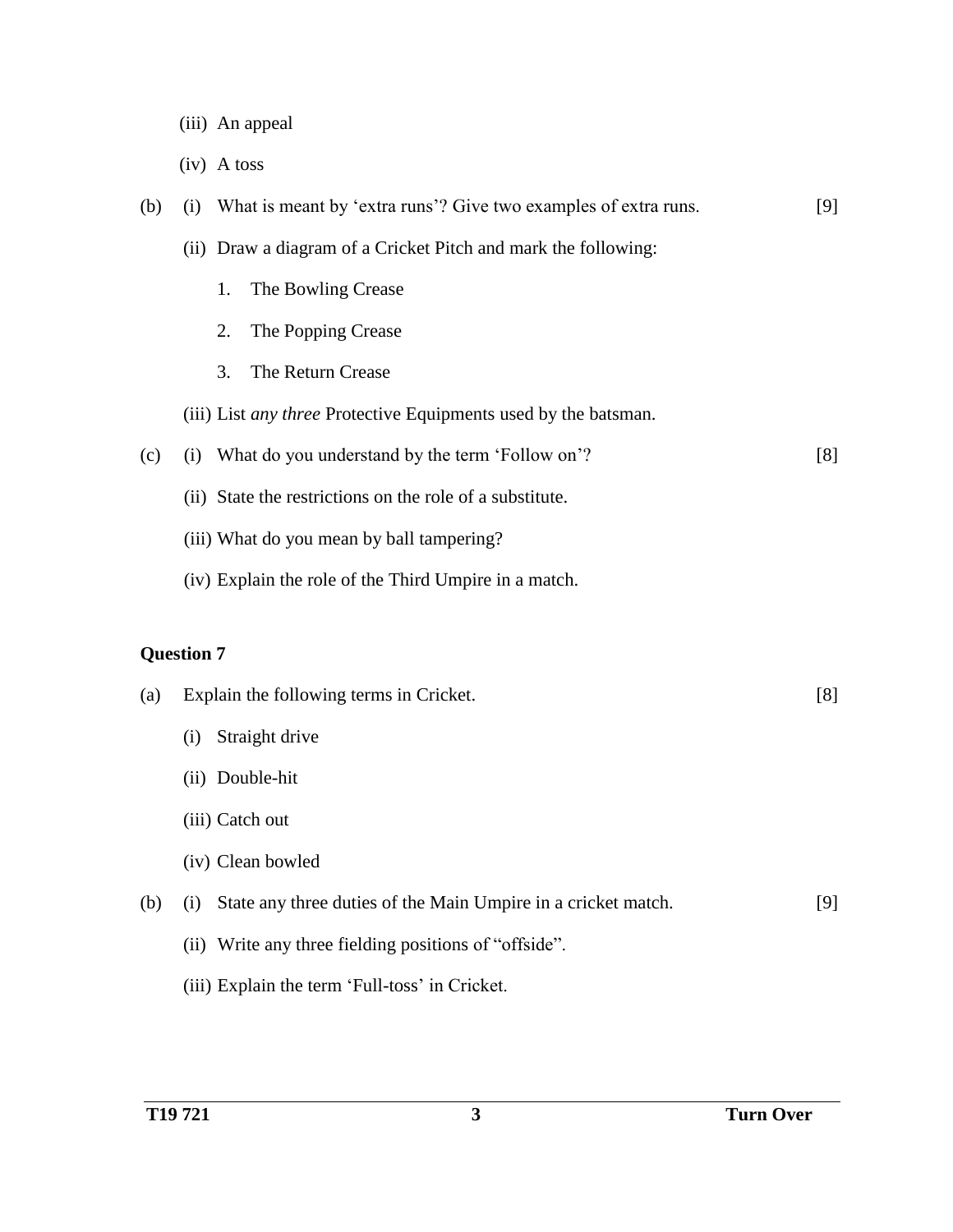- (c) (i) State any four instances when the ball is considered a 'dead ball'. [8]
	- (ii) Answer the following with reference to cricket:
		- 1. Circumference of the ball
		- 2. Widest part of cricket bat
		- 3. Breadth of stumps
		- 4. Size of the sight screen.

#### **FOOTBALL**

| (a) | Explain the following terms in Football:                                 | [8] |
|-----|--------------------------------------------------------------------------|-----|
|     | Kicking<br>(i)                                                           |     |
|     | (ii) Dribbling                                                           |     |
|     | (iii) Tackling                                                           |     |
|     | (iv) Trapping                                                            |     |
| (b) | State any three duties of a match referee.<br>(i)                        | [9] |
|     | (ii) List the basic compulsory equipment used by a football player.      |     |
|     | (iii) What is the procedure adopted to restart the game from a throw in? |     |
| (c) | When is the ball called out of play in Football?<br>(i)                  | [8] |
|     | Write the full form of FIFA.<br>(ii)                                     |     |
|     | (iii) Answer the following:                                              |     |
|     | 1. Radius of centre circle                                               |     |
|     | 2. Minimum and maximum number of players to start a match.               |     |
|     | 3. Height and width of the goal post.                                    |     |
|     | 4. Distance of penalty mark from the goal line.                          |     |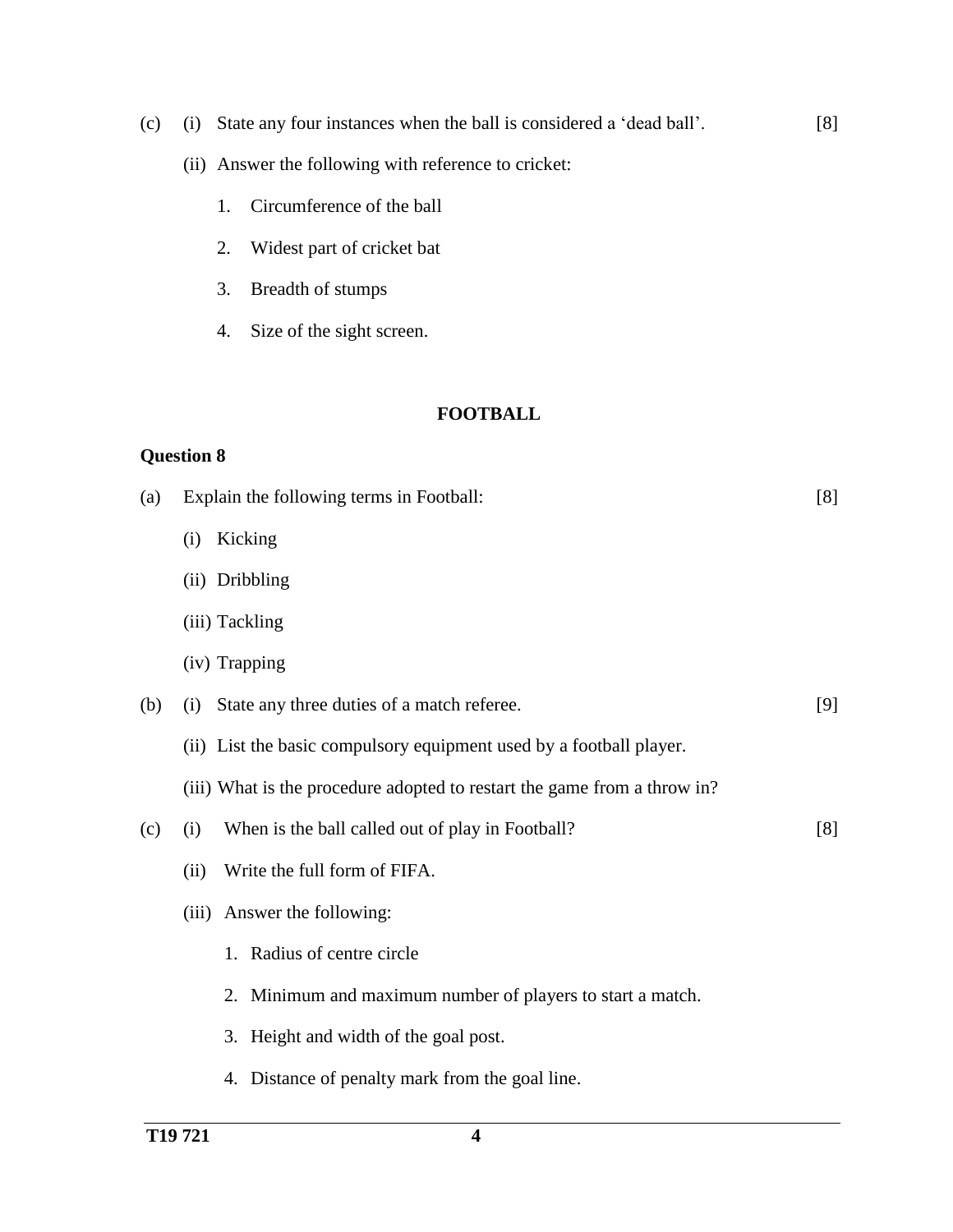## **Question 9**

| (a) |     | Answer the following:                                                                                           | [8] |
|-----|-----|-----------------------------------------------------------------------------------------------------------------|-----|
|     |     | (i) Length and breadth of the football field                                                                    |     |
|     |     | (ii) Length and breadth of the Penalty area                                                                     |     |
|     |     | (iii) Radius of Penalty arc and Corner arc                                                                      |     |
|     |     | (iv) Duration of a match and duration of extra time                                                             |     |
| (b) | (i) | State any three duties of an Assistant referee.                                                                 | [9] |
|     |     | (ii) What is the procedure of resuming a game from a goal kick?                                                 |     |
|     |     | (iii) Mention any three circumstances where the referee awards an indirect free<br>kick against the goalkeeper. |     |
| (c) | (i) | Explain the following:                                                                                          | [8] |
|     |     | A direct free kick<br>1.                                                                                        |     |
|     |     | A through-pass<br>2.                                                                                            |     |
|     |     |                                                                                                                 |     |

(ii) State any *four* offences committed by a player within his own penalty area which warrants the award of a penalty kick.

#### **HANDBALL**

- (a) Explain the following terms in Handball: [8]
	- (i) A free-throw
	- (ii) A goal-post
	- (iii) A suspension
	- (iv) A line cut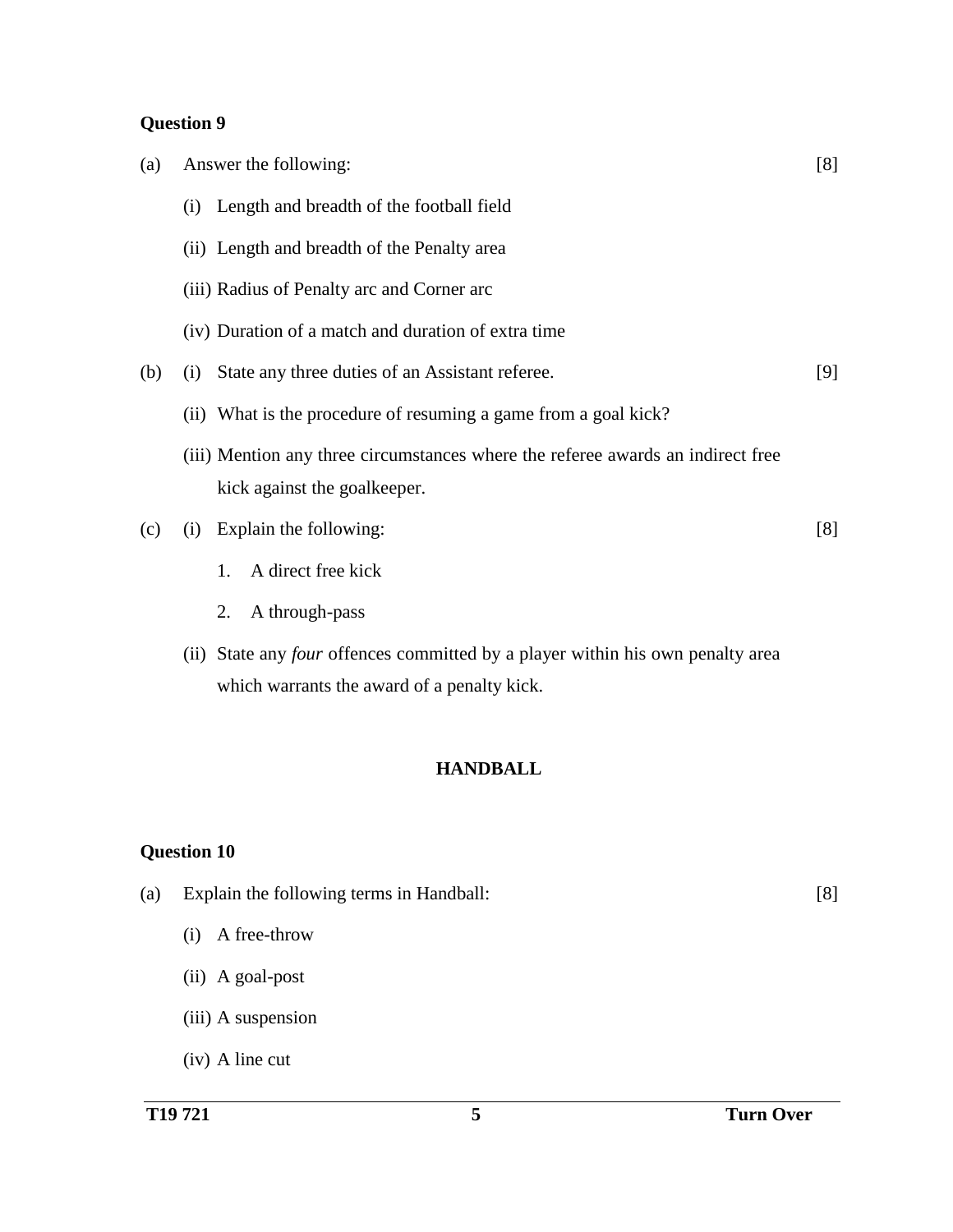| (b) | Write any three privileges which the goalkeeper is allowed.<br>(i)          | [9] |
|-----|-----------------------------------------------------------------------------|-----|
|     | (ii) How is a goal scored in Handball?                                      |     |
|     | (iii) Describe the attire of a Handball player.                             |     |
| (c) | Draw a neat labelled diagram of a Handball court giving all its dimensions. | [8] |
|     |                                                                             |     |
|     | <b>Question 11</b>                                                          |     |
| (a) | Explain the following terms in Handball:                                    | [8] |
|     | A penalty throw<br>(i)                                                      |     |
|     | (ii) A goal throw                                                           |     |
|     | (iii) Utility of goal area                                                  |     |
|     | (iv) A dive shot                                                            |     |
| (b) | When is the ball considered to be in play in Handball?<br>(i)               | [9] |
|     | (ii) When is a corner throw awarded in Handball?                            |     |
|     | (iii) Explain the term 'playing with the ball' in Handball.                 |     |
| (c) | Write four situations where a penalty throw is awarded.<br>(i)              | [8] |
|     | (ii) List four situations when a goalkeeper throw is awarded.               |     |

## **HOCKEY**

| (a) | Explain the following terms: | [8] |
|-----|------------------------------|-----|
|     | An obstruction<br>(i)        |     |
|     | (ii) Playing distance        |     |
|     | (iii) Tapping                |     |
|     | (iv) A suspension            |     |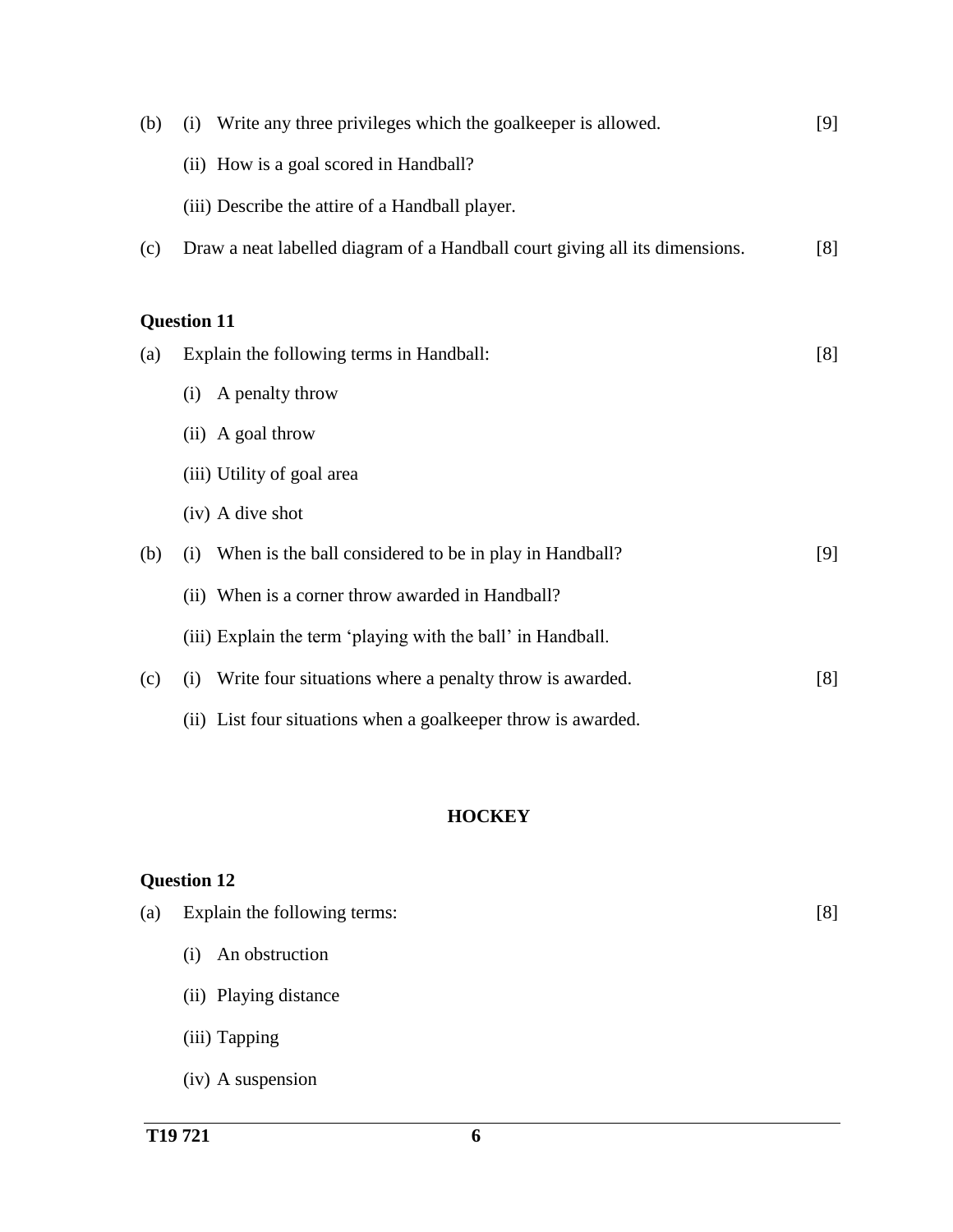| (b) | What do you know about the shape, circumference and weight of a Hockey<br>(i)<br>ball?       | $[9]$ |
|-----|----------------------------------------------------------------------------------------------|-------|
|     | (ii) List the equipment which should be carried by the Umpire while<br>conducting the match. |       |
|     | (iii) What is the duration of the game and interval?                                         |       |
| (c) | Draw a neat labelled diagram of the hockey field with its dimensions.                        | [8]   |
|     | <b>Question 13</b>                                                                           |       |
| (a) | Explain the following terms:                                                                 | [8]   |
|     | Flag-post<br>(i)                                                                             |       |
|     | (ii) A reverse hit                                                                           |       |
|     | (iii) A bully                                                                                |       |
|     | (iv) A corner-push                                                                           |       |
| (b) | Mention three procedures to be followed while taking a 'Penalty Stroke'.<br>(i)              | $[9]$ |
|     | (ii) List three instances wherein a 'Penalty Corner' is awarded.                             |       |
|     | (iii) What is understood by a 'manufactured foul'?                                           |       |
| (c) | Explain the following terms in Hockey:                                                       | [8]   |
|     | A warning<br>(i)                                                                             |       |
|     | (ii) A field goal                                                                            |       |
|     | (iii) A push                                                                                 |       |
|     | (iv) Side line                                                                               |       |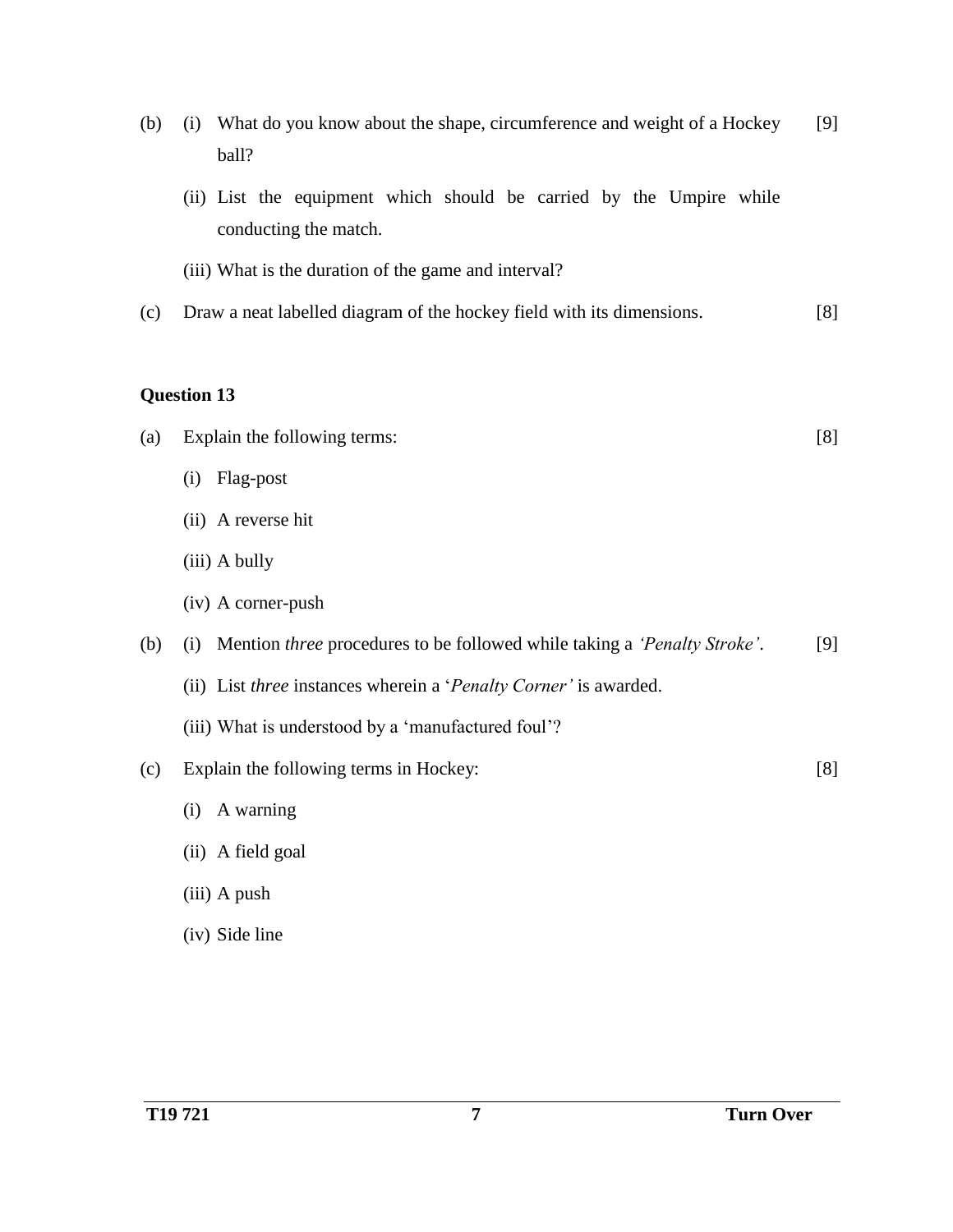## **BASKET BALL**

|     | <b>Question 14</b>                                                    |     |
|-----|-----------------------------------------------------------------------|-----|
| (a) | Draw a neat labelled diagram of basketball court with its dimensions. | [8] |
| (b) | What is a team foul?<br>(i)                                           | [9] |
|     | (ii) Explain the term 'double foul' in a game of Basketball.          |     |
|     | (iii) Explain in brief the term 'Held-Ball'.                          |     |
| (c) | Explain the following terms in Basketball:                            | [8] |
|     | Screening<br>(i)                                                      |     |
|     | (ii) A "5" second rule                                                |     |
|     | (iii) A zone press                                                    |     |
|     | (iv) A multiple foul                                                  |     |
|     | <b>Question 15</b>                                                    |     |
|     |                                                                       |     |
| (a) | Explain the following terms:                                          | [8] |
|     | A pivot foot<br>(i)                                                   |     |
|     | (ii) A time out                                                       |     |
|     | (iii) A throw in                                                      |     |
|     | (iv) Holding                                                          |     |
| (b) | Explain in brief the term 'Jump ball'.<br>(i)                         | [9] |
|     | (ii) How does a team advance with the ball in an attempt to score?    |     |
|     | (iii) List down the officials in the game of Basketball.              |     |
| (c) | Write the following:                                                  | [8] |
|     | An illegal screening<br>(i)                                           |     |
|     | (ii) A live-ball                                                      |     |
|     | (iii) A dead-ball                                                     |     |
|     | (iv) A lay-up-shot                                                    |     |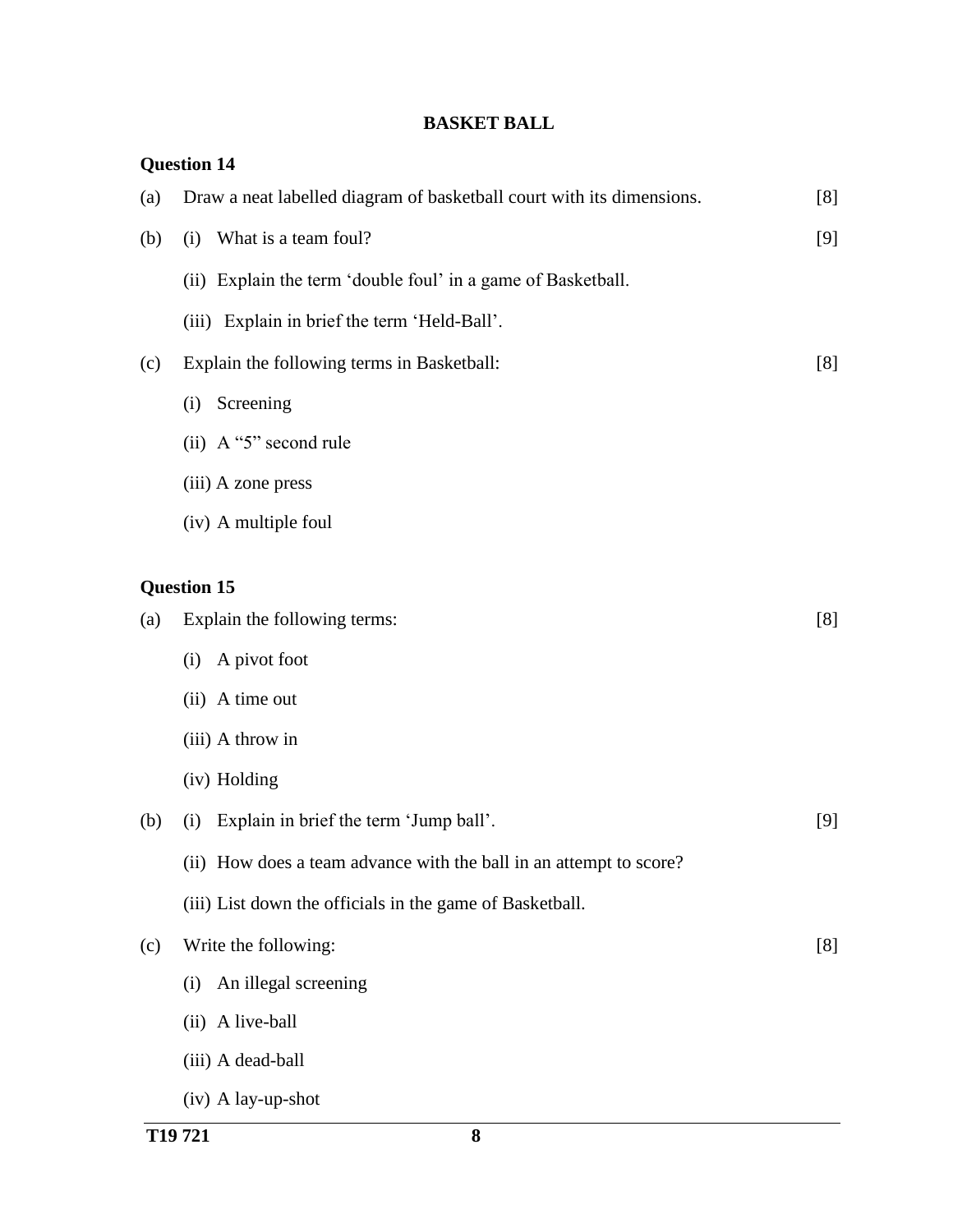## **VOLLEY BALL**

| <b>Question 16</b> |                                                                    |     |  |
|--------------------|--------------------------------------------------------------------|-----|--|
| (a)                | Explain the following terms:                                       | [8] |  |
|                    | Attack line<br>(i)                                                 |     |  |
|                    | (ii) A setter                                                      |     |  |
|                    | (iii) Back zone                                                    |     |  |
|                    | (iv) A rotation                                                    |     |  |
| (b)                | When is a team compelled to substitute a player?<br>(i)            | [9] |  |
|                    | (ii) When do the teams change the court?                           |     |  |
|                    | (iii) What is the procedure adopted to start a game?               |     |  |
| (c)                | Draw a neat diagram of a Volley Ball court and mark the following: | [8] |  |
|                    | side line<br>(i)                                                   |     |  |
|                    | (ii) service line                                                  |     |  |
|                    | (iii) attack line                                                  |     |  |
|                    | (iv) front zone                                                    |     |  |
|                    | (v) back zone                                                      |     |  |
|                    | (vi) rotation position                                             |     |  |
|                    | (vii) height of the net (men) from the ground                      |     |  |
|                    | (viii) size of the net                                             |     |  |
|                    | <b>Question 17</b>                                                 |     |  |
| (a)                | Explain the following terms in Volley Ball:                        | [8] |  |
|                    | An attack hit<br>(i)                                               |     |  |
|                    | (ii) A foot fault                                                  |     |  |
|                    | (iii) An ace                                                       |     |  |
|                    | (iv) A technical time-out                                          |     |  |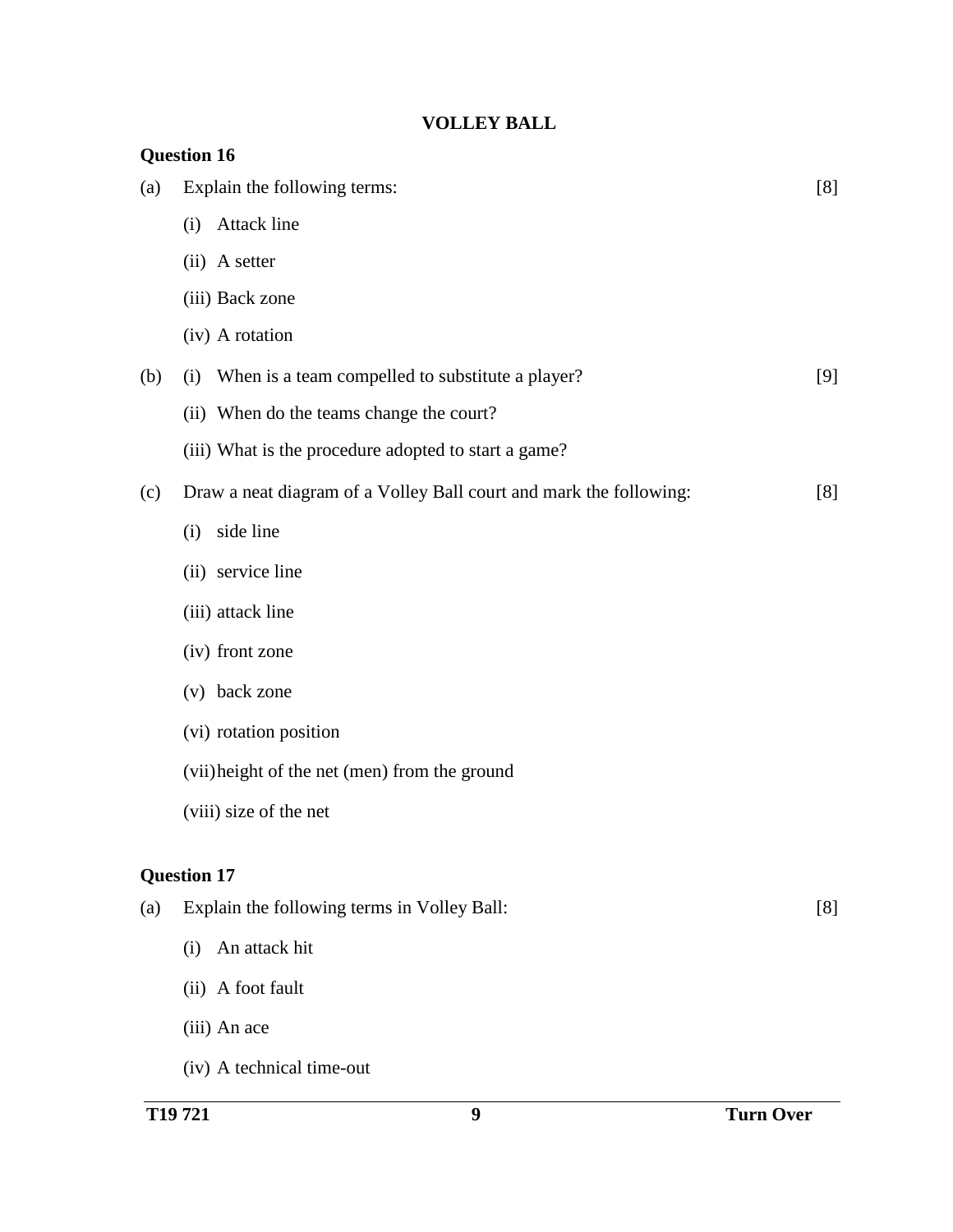| (b) | State any three rules related to a 'Libero player'.<br>(i) | [9] |
|-----|------------------------------------------------------------|-----|
|     | (ii) Explain the term 'Triple block' in Volleyball.        |     |
|     | (iii) What is a rally point?                               |     |
| (c) | Answer the following:                                      | [8] |
|     | Weight of the ball<br>(i)                                  |     |
|     | (ii) Circumference of the ball                             |     |
|     | (iii) Number of players in a team                          |     |
|     | (iv) Length of service line                                |     |
|     | (v) Height of net for Men and Women                        |     |
|     | (vi) How many time outs are awarded to a team in a match?  |     |
|     | (vii) Duration of a time out                               |     |
|     | (viii) Measurements of the free zone area                  |     |
|     |                                                            |     |
|     | <b>SOFTBALL</b>                                            |     |
|     | <b>Question 18</b>                                         |     |
| (a) | Explain the following terms:                               | [8] |
|     | A chopped ball<br>(i)                                      |     |
|     | (ii) A batter                                              |     |
|     | (iii) Tagging                                              |     |
|     | (iv) An illegally caught ball                              |     |
| (b) | How is a run scored in Softball?<br>(i)                    | [9] |

- (ii) Mention any three circumstances when the batter is out.
- (iii) State *three* duties of a plate umpire.